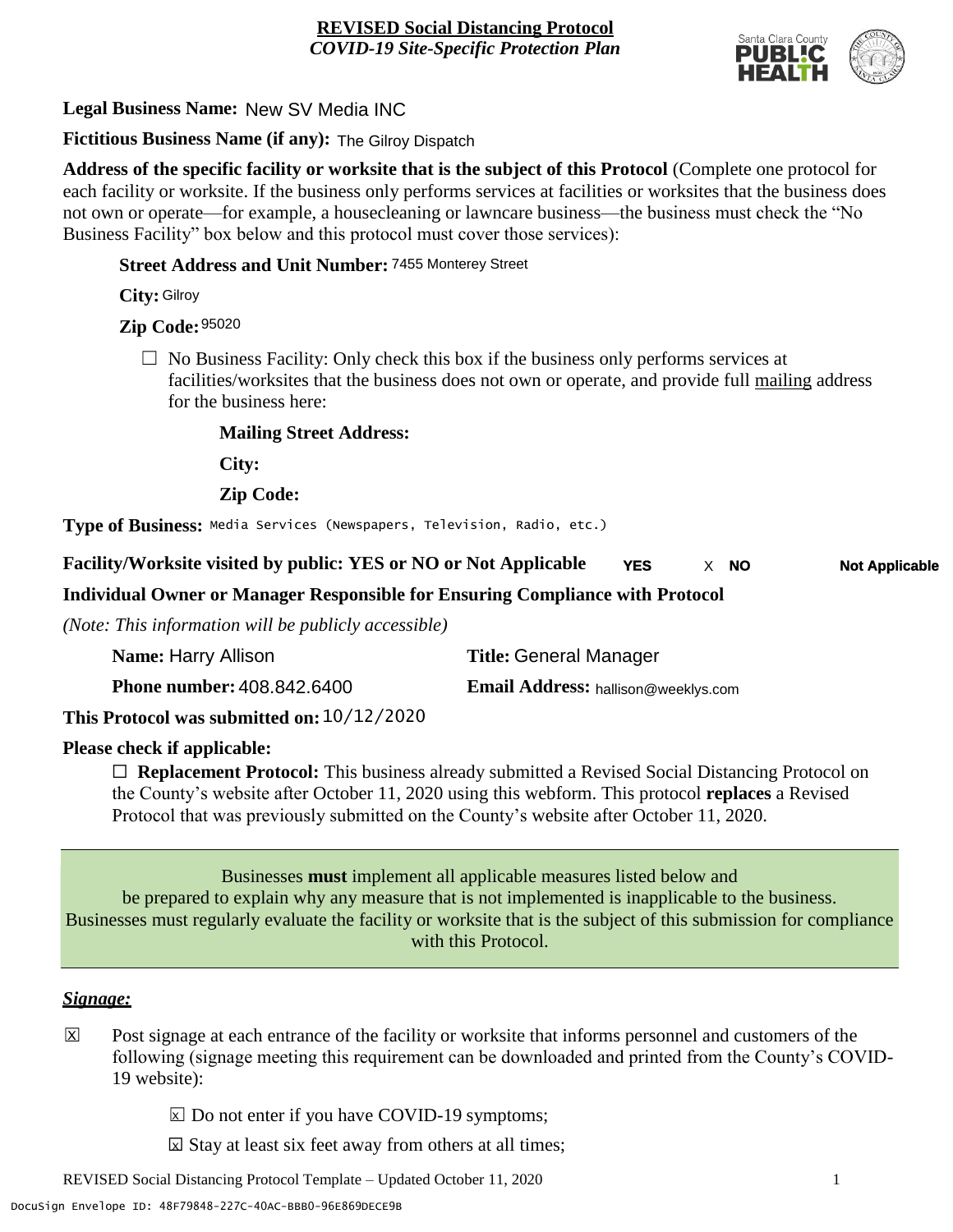

- ☐ Face coverings required to enter (except for very young children, if medically inadvisable, or X for communication by or with people who are hearing impaired);
- ⊠ Cover sneezes and coughs with cloth, tissue, or elbow;
- ⊠ Do not shake hands or engage in unnecessary physical contact.
- Post signage at appropriate locations throughout the facility/worksite reminding everyone to wear face coverings and stay at least six feet away from others. X
- Post a copy of your updated COVID-19 PREPARED Sign and Social Distancing Protocol Visitor Information Sheet at each entrance where they can easily be viewed. These documents will be provided to you electronically when you submit this Revised Social Distancing Protocol.  $\mathbb{Z}$

#### *Personnel Training:*

- After submission, distribute copies of the completed Protocol to all personnel, and train all personnel on this Protocol.  $\mathbf x$
- $\Box$  For businesses that perform services for facilities or worksites that the business does not own or operate, distribute a copy of the completed Protocol to the owner or operator of each facility or worksite where the business performs services.
- Train personnel on basic information regarding COVID-19 from the CDC available at [https://www.cdc.gov/coronavirus/2019-ncov/index.html,](https://www.cdc.gov/coronavirus/2019-ncov/index.html) including how to prevent COVID-19 from spreading, who is especially vulnerable to the disease, and when to seek medical attention.  $\mathsf{X}$
- Train personnel on screening themselves for COVID-19 symptoms, including temperature and/or symptom checks using CDC guidelines available at [https://www.cdc.gov/coronavirus/2019-](https://www.cdc.gov/coronavirus/2019-ncov/symptoms-testing/symptoms.html) [ncov/symptoms-testing/symptoms.html.](https://www.cdc.gov/coronavirus/2019-ncov/symptoms-testing/symptoms.html) https://www.cdc.gov/coronavirus/2019- ncov/symptoms-testing/symptoms.html  $|\mathsf{X}|$
- Train personnel on the need to stay home and get tested if they have a frequent cough, fever, difficulty breathing, chills, muscle or body aches, headache, sore throat, nausea, vomiting, diarrhea, tiredness, or recent loss of taste or smell. Ensure all personnel know they must also stay home if they or someone they live with has been diagnosed with COVID-19, or if they've had close contact with someone diagnosed with COVID-19.  $\overline{\mathsf{x}}$
- Train personnel on County guidance for when it is safe to return to work if they have COVID-19 symptoms, have tested positive for COVID-19, or have had close contact with someone who has tested positive for COVID-19. County guidelines are available at: [https://www.sccgov.org/sites/covid19/Pages/business-guidance.aspx#business\\_safety\\_guidance.](https://www.sccgov.org/sites/covid19/Pages/business-guidance.aspx#business_safety_guidance.) https://www.sccgov.org/sites/covid19/Pages/business-guidance.aspx#business\_safety\_guidanceX
- Train personnel on the need for frequent handwashing with soap and water, mandatory face coverings, the importance of social distancing, and other measures required in this Protocol.  $\overline{\mathsf{x}}$
- Train personnel on the importance of getting tested for COVID-19 in accordance with County guidance available at [https://www.sccgov.org/sites/covid19/Pages/covid19-testing.aspx,](https://www.sccgov.org/sites/covid19/Pages/covid19-testing.aspx) and explain that testing is available through their healthcare provider or at free community testing sites [\(www.sccfreetest.org](http://www.sccfreetest.org/) ).  $\vert X \vert$
- Inform personnel that they can report any deficiencies in compliance with Social Distancing Protocol requirements by this business or any other at which they may work at [www.sccCOVIDconcerns.org](http://www.scccovidconcerns.org/) or by calling the County Office of Labor Standards Enforcement Advice Line at 866-870-7725.  $\overline{\mathbf{x}}$
- Inform personnel about employer or government-sponsored leave benefits that personnel may be entitled  $\boxtimes$

REVISED Social Distancing Protocol Template – Updated October 11, 2020 2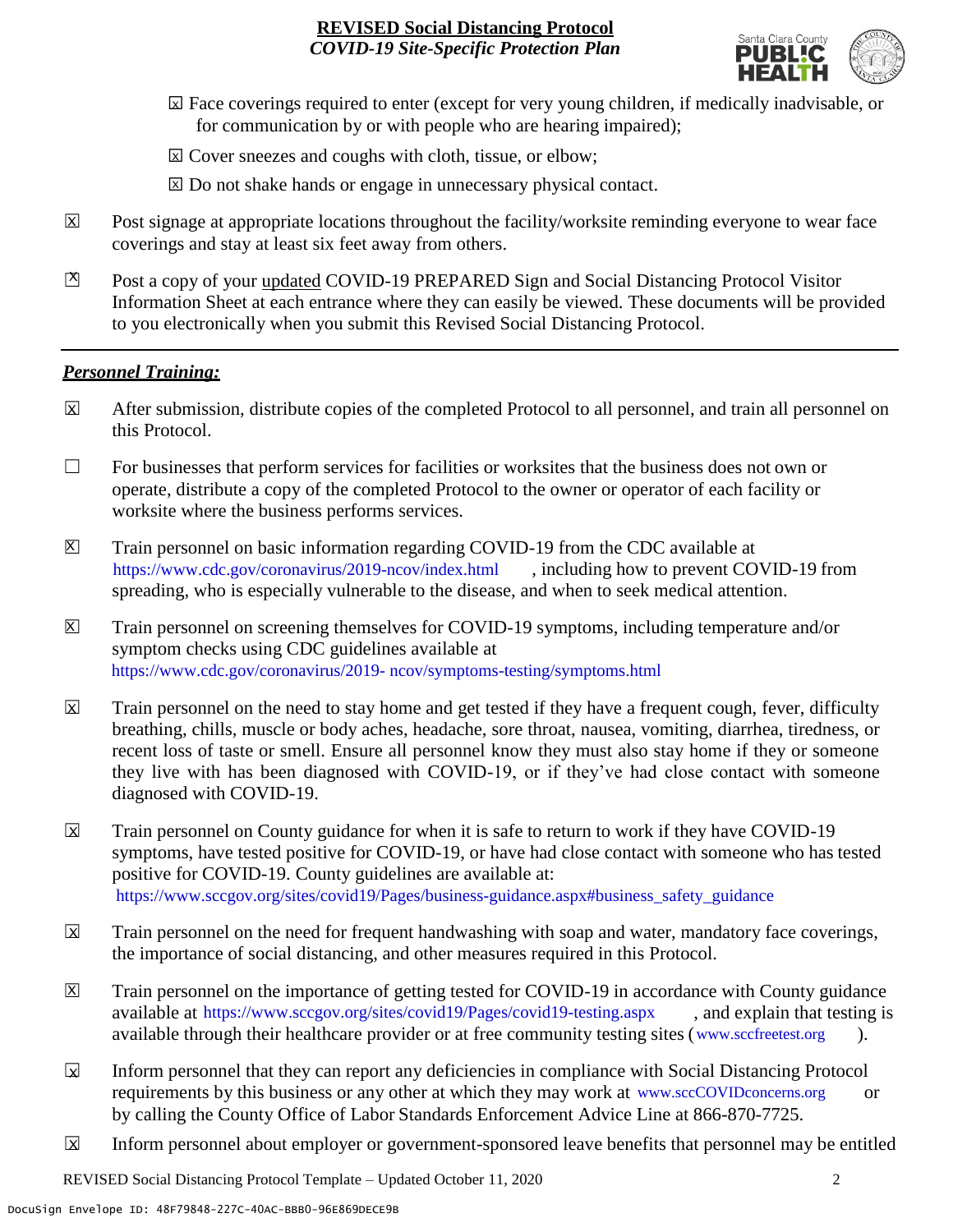

to receive, including those benefits identified at the following address: [https://www.labor.ca.gov/coronavirus2019/#chart.](https://www.labor.ca.gov/coronavirus2019/#chart) https://www.labor.ca.gov/coronavirus2019/#chart

- Train personnel on new or modified COVID-19 safety measures immediately upon updating this Protocol.  $\boxtimes$
- $\Box$  Optional—Describe other measures this business plans to take to train personnel on COVID-19 safety and related issues:

### *Individual Control Measures and Screenings:*

- Maximize the number of personnel who work from home. Businesses must direct all personnel who can perform their assigned work duties from home to do so, and they must prohibit those personnel from performing those work duties at the facility or worksite.  $|\overline{X}|$
- For personnel who are not working from home:  $\boxtimes$ 
	- Direct all workers not to come to work if sick or exhibiting symptoms of COVID-19.  $\overline{\mathbf{x}}$
	- Ask all personnel if they have COVID-19 symptoms at the beginning of each shift, and screen all other people before they enter the facility or worksite. Send personnel home if they report COVID-19 symptoms. (\*Note, temperature screenings with thermometer or thermal scanner are not required, and can increase COVID-19 risk if many employees convene in the same place for temperature screening.) X
	- Require all persons, except those exempted from face covering requirements, to properly wear face coverings at all times in accordance with the California Department of Public Health's mandatory Guidance for the Use of Face Coverings and the Health Officer's Order. Exemptions to the face coverings requirement include very young children, people for whom face coverings are medically inadvisable, or for communication by or with people who are hearing impaired.  $\mathbf{X}$
- ☐ Optional—Describe other measures:

## *Handwashing and Hand-Sanitizing Protocols:*

- Encourage frequent handwashing or use of hand sanitizer and provide frequent breaks for handwashing.  $\mathbf{x}$
- Hand sanitizer and/or soap and water are available at or near the site entrance, at checkout counters, and at various locations throughout the site to enable the public and staff to frequently clean their hands.  $\overline{\mathbf{x}}$
- Handwashing and other sanitary facilities are operational and stocked at all times.  $\mathbf{x}$
- ☐ Optional—Describe other measures:

## *Cleaning and Disinfecting Protocols*

☐ Thoroughly and regularly clean any high traffic areas (including seating areas, break rooms, bathrooms, and other common areas) and frequently disinfect any high-contact surfaces (including doorknobs, handrails, counters, tables, checkout areas, cash registers, telephones, elevator controls, etc.).  $\overline{\mathsf{x}}$ 

REVISED Social Distancing Protocol Template – Updated October 11, 2020 3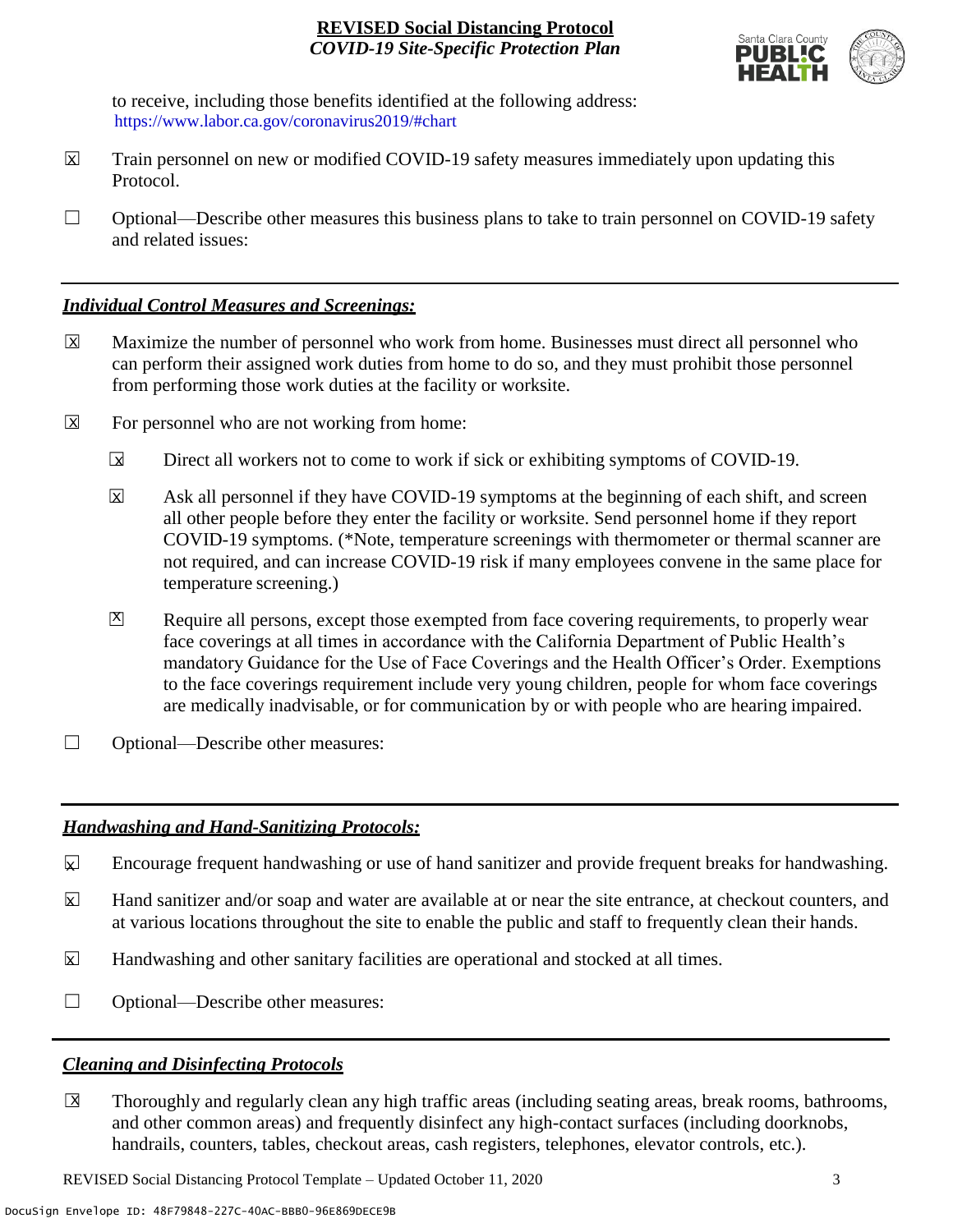

- □ Disinfecting wipes that are effective against COVID-19 are available for use by customers and personnel near shopping carts and baskets if shopping carts and baskets are used at the facility.
- $\Box$  Assign staff to disinfect carts and baskets regularly that are used at the facility if shopping carts and baskets are used at the facility.
- Disinfect any shared equipment and touchable surfaces like payment portals and pens after each use.  $\Box$
- Install contactless devices (including contactless payment systems, motion sensor lights, automatic soap and towel dispensers, and contactless timecard systems) if possible.  $\overline{\mathbf{x}}$
- $\Box$  Adjust operational hours to provide adequate time for cleaning and stocking with social distancing, and provide time for any workers to clean between shifts.
- To improve ventilation, filtration, and outdoor air exchange:  $\overline{\mathsf{x}}$ 
	- $\boxtimes$  Evaluate HVAC system (if applicable) to make sure it is properly functioning, and have it regularly serviced.
	- $\boxtimes$  Consider upgrades to HVAC and building air filtration systems and implement any feasible improvements to these systems (for example, to enhance air filtration efficiency and increase the percentage of outdoor air through the HVAC system).
	- $\boxdot$  Open windows and doors throughout the facility when environmental, building, and safety conditions allow.
- ☐ Optional—Describe other measures:

## *Measures to Maintain Social Distancing:*

- Limit the number of people in the facility/worksite to allow adequate social distancing (six feet minimum) at all times and to comply with any applicable capacity restrictions in the Health Officer Order.  $\mathbf{r}$ 
	- $\boxtimes$  Review, comply with, and enforce any applicable capacity limitations for the facility, following all instructions listed at www.sccgov.org/covidcapacity
- Designate a staff person to ensure that the maximum number of occupants is not exceeded, that all persons are wearing face coverings if required by the Health Officer Order, and that people entering comply with other provisions of this Protocol. Ensure that this person is more than six feet away from others to maintain adequate social distance.  $\overline{\mathsf{x}}$
- Require that all persons at the facility/worksite stay at least six feet away from all other persons, except as strictly necessary to perform job functions. X
- $\Box$  Place tape or other markings at least six feet apart in customer line areas inside the store and on sidewalks at public entrances with signs directing customers to use the markings to maintain social distance.
- ☐ If feasible, increase remote (online and telephone) purchasing, delivery, and curbside pickup service options.  $\overline{X}$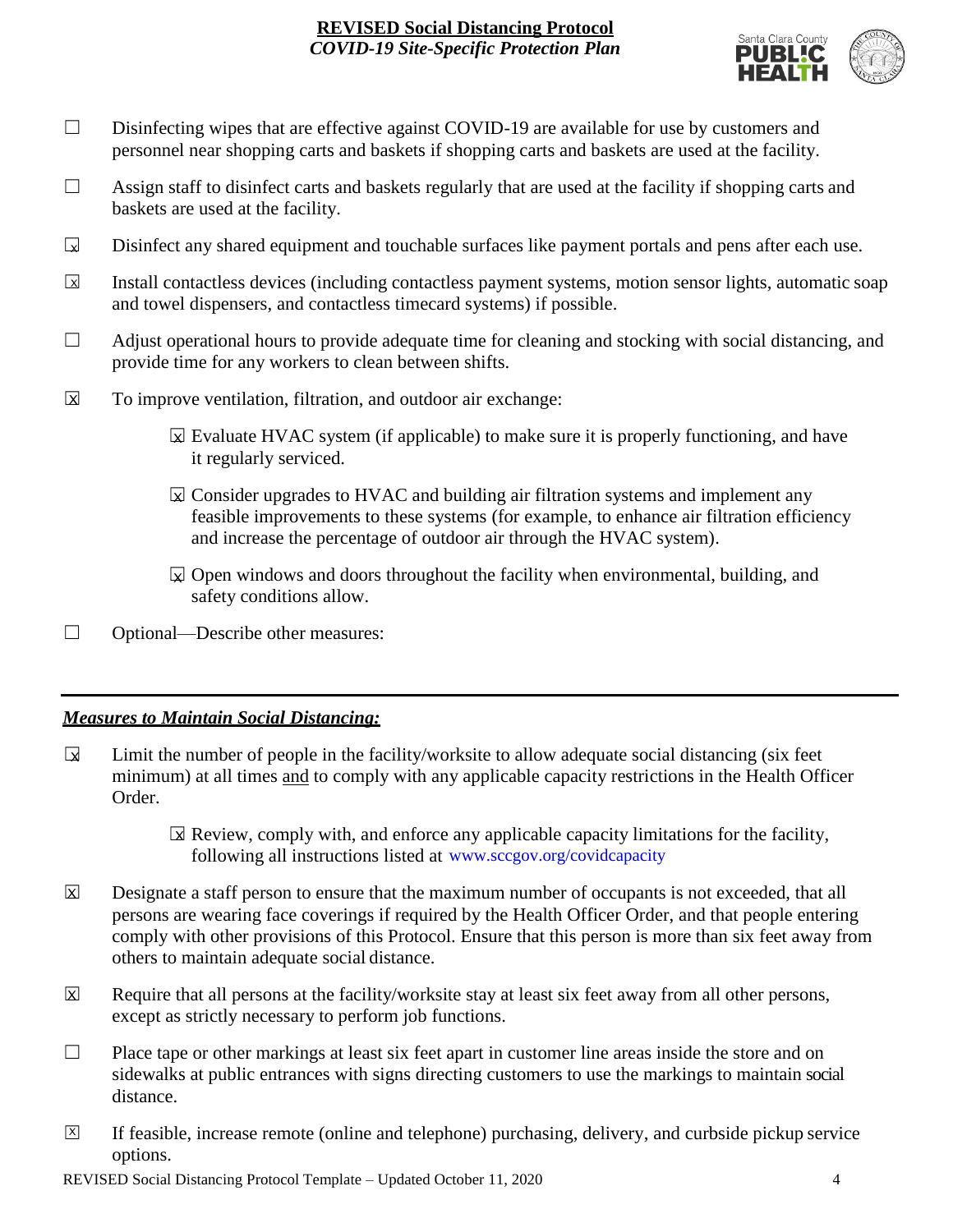

- $\Box$  Separate order areas from delivery areas to prevent customers from gathering.
- Minimize any in-person meetings and adjust those that are necessary to ensure adequate social distancing.  $\overline{x}$
- $\Box$  Stagger personnel breaks, in compliance with wage and hour regulations, to reduce the number of workers taking breaks together.
- $\Box$  Where possible, create outdoor break areas with shade covers as a substitute for indoor break areas. Encourage staff to eat their meals and take their breaks socially distanced outdoors when conditions allow.
- Limit access to or close indoor break rooms to encourage use of outdoor break areas and prevent crowding. Discourage or prohibit eating or drinking in small, enclosed break rooms if less risky alternative areas exist for staff to take their meals (such as outdoors or socially distanced at individual workstations).  $\overline{X}$
- Require workers to maintain 6-foot social distance at all times while on breaks, and preferably more distance if eating or drinking. Reconfigure break areas to facilitate social distancing. X
- $\Box$  Maximize the use of outdoor space for interactions or transactions with customers to minimize the time that customers and personnel are indoors, particularly when in close proximity to one another.
- ☐ Optional—Describe other measures:

#### *Procedure if a Person at the Facility/Worksite Tests Positive for COVID-19*

- $\boxtimes$  Review and comply with all measures listed at [www.sccsafeworkplace.org](http://www.sccsafeworkplace.org/) in the event of a confirmed case of COVID-19 amongst personnel. X
- ☐ Create, and post in an area easily viewable by personnel, a plan to comply with all applicable in the event of a confirmed case of COVID-19 amongst personnel. Depending on the type of facility, these measures will likely include, among others: measures listed at www.sccsafeworkplace.org  $\overline{X}$ 
	- Immediately removing the infected person from the facility/worksite and ensuring they are no longer occupying the same space as any other personnel.  $\overline{X}$
	- Instructing the infected person to stay home and isolate in accordance with the instructions listed at [www.sccsafeworkplace.org.](file:///C:/Users/raphael.rajendra/AppData/Local/Microsoft/Windows/INetCache/Content.Outlook/PTLHNOTE/www.sccsafeworkplace.org) www.sccsafeworkplace.org X
	- Notifying the County Public Health Department within four hours of learning of the positive case by following the instructions at www.sccsafeworkplace.org  $\overline{X}$
	- Identifying any workers (and customers, if known) who had close contact with the infected person.  $\overline{\mathsf{x}}$
	- Complying immediately with any case investigation, contact tracing, and worksite investigation measures by the County Public Health Department. This will include providing the names, addresses, phone numbers, and work dates and times for close contacts of the infected person, which employers are required by law to provide to the County Public Health Department upon request.  $\boxed{\mathsf{X}}$

REVISED Social Distancing Protocol Template – Updated October 11, 2020 5 Excluding all close contacts from the facility/worksite or any other jobsite in accordance with  $\sqrt{X}$